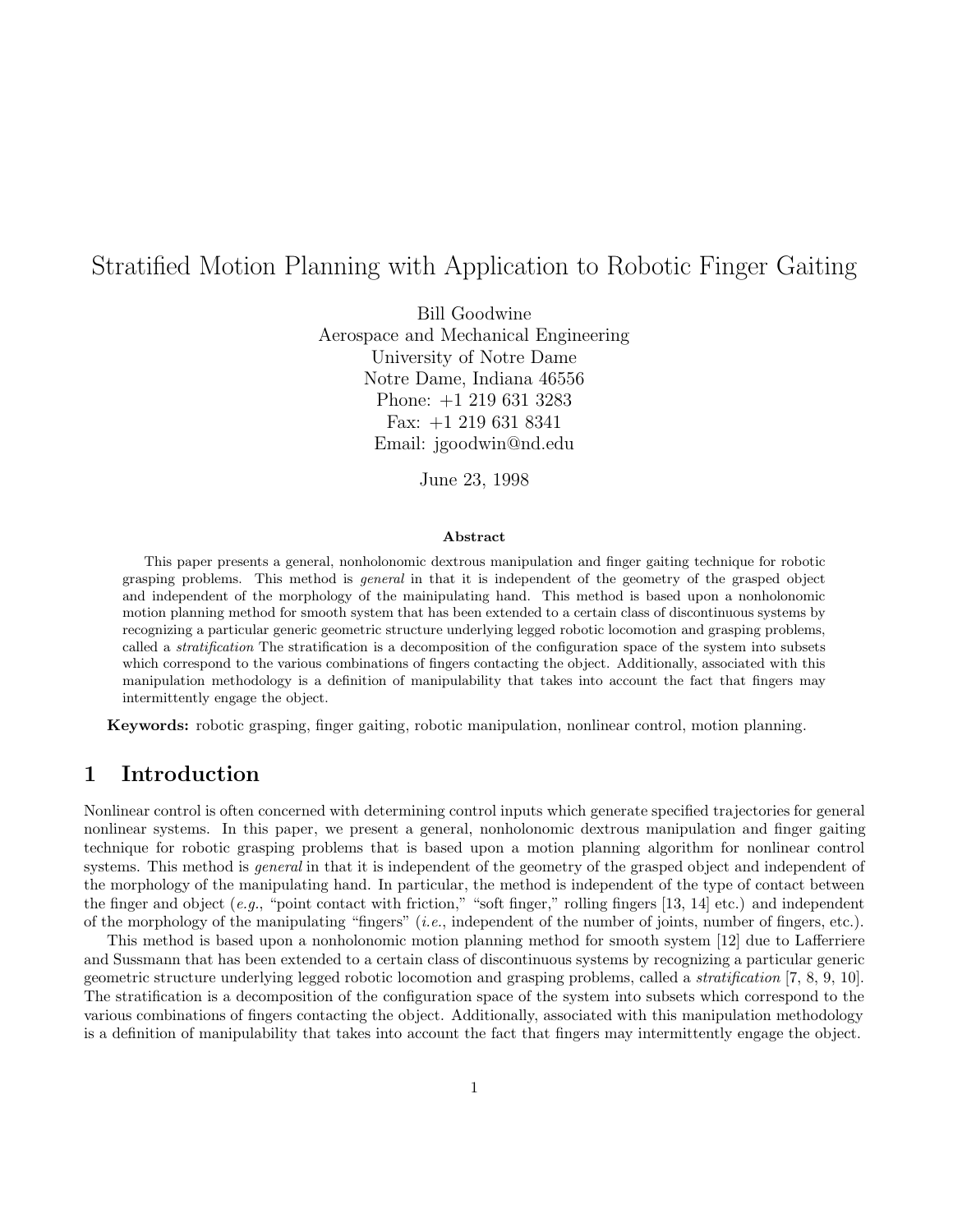### **2 Background**

Throughout this paper, we distinguish between smooth systems, where the vector fields for the control system are smooth, and *stratified systems*, (defined in Section 3) where the vector fields are not necessarily smooth. Stratified systems include legged robotic locomotion and robotic finger gaiting systems.

This section outlines the motion planning method due to Lafferriere and Sussmann [12] for smooth, kinematic nonholonomic systems which are in the form of a non-linear affine driftless system evolving on a configuration manifold, M

$$
\dot{x} = g_1(x)u_1 + \dots + g_m(x)u_m, \quad x \in M.
$$
\n(1)

For an underactuated system  $(i.e., m < dim(M))$  we make use (from [12]) of an "extended system," where "fictitious controls," corresponding to higher order Lie bracket motions, are added. The trajectory generation problem is relatively easy to solve for the extended system. The real controls are then computed from the fictitious controls associated with the extended system.

The flow along  $g_i$  is referred to as the *formal exponential* of  $g_i$  and is denoted

$$
\phi_t^{g_i}(x) := e^{t g_i}(x) = (I + t g_i + \frac{t^2}{2} g_i^2 + \cdots).
$$
\n(2)

Note that terms of the form  $g_i^2$  are not vector fields and are rigorously considered by associating a Lie algebra of indeterminates to the Lie algebra of vector fields associated with the control problem. A complete exposition on the use of indeterminates in this manner is omitted here due to space limitations and we refer the reader to references [12, 17, 18] for a complete explanation.

The Campbell–Baker–Hausdorff formula is given in the following theorem and is of basic importance to the methods outlined in this paper.

THEOREM 2.1 Given two smooth vector fields  $g_1, g_2$  the composition of their exponentials is given by

$$
e^{g_1}e^{g_2} = e^{g_1+g_2+\frac{1}{2}[g_1,g_2]+\frac{1}{12}([g_1,[g_1,g_2]]-[g_2,[g_1,g_2]])\cdots}
$$
\n(3)

where the remaining terms may be found by equating terms in the (non-commutative) formal power series on the right– and left–hand sides.

Associate with the system in Equation 1 the extended system:

$$
\dot{x} = g_1 v_1 + \dots + g_m v_m + g_{m+1} v_{m+1} + \dots + g_s v_s \tag{4}
$$

where the  $g_{m+1},\ldots,g_s$  are higher order Lie brackets of the  $g_i$ , chosen so that  $\dim(\text{span}\{g_1,\ldots,g_s\}) = \dim(M)$ . (Note that this requires that the system is controllable since it is simply a statement of the Lie Algebra Rank Condition.) The  $v_i$ 's are called *fictitious inputs* since they may not correspond with the actual system inputs. The higher order Lie brackets must belong to the Philip Hall basis (see [15]) for the Lie algebra generated by the control vector fields.

To steer the system from a point p to a point q, define a curve,  $\gamma(t)$  connecting p and q (a straight line would work, but is not necessary) and solve

$$
\dot{\gamma}(t) = g_1(\gamma(t))v_1 + \dots + g_s(\gamma(t))v_s \tag{5}
$$

for the fictitious controls  $v_i$ .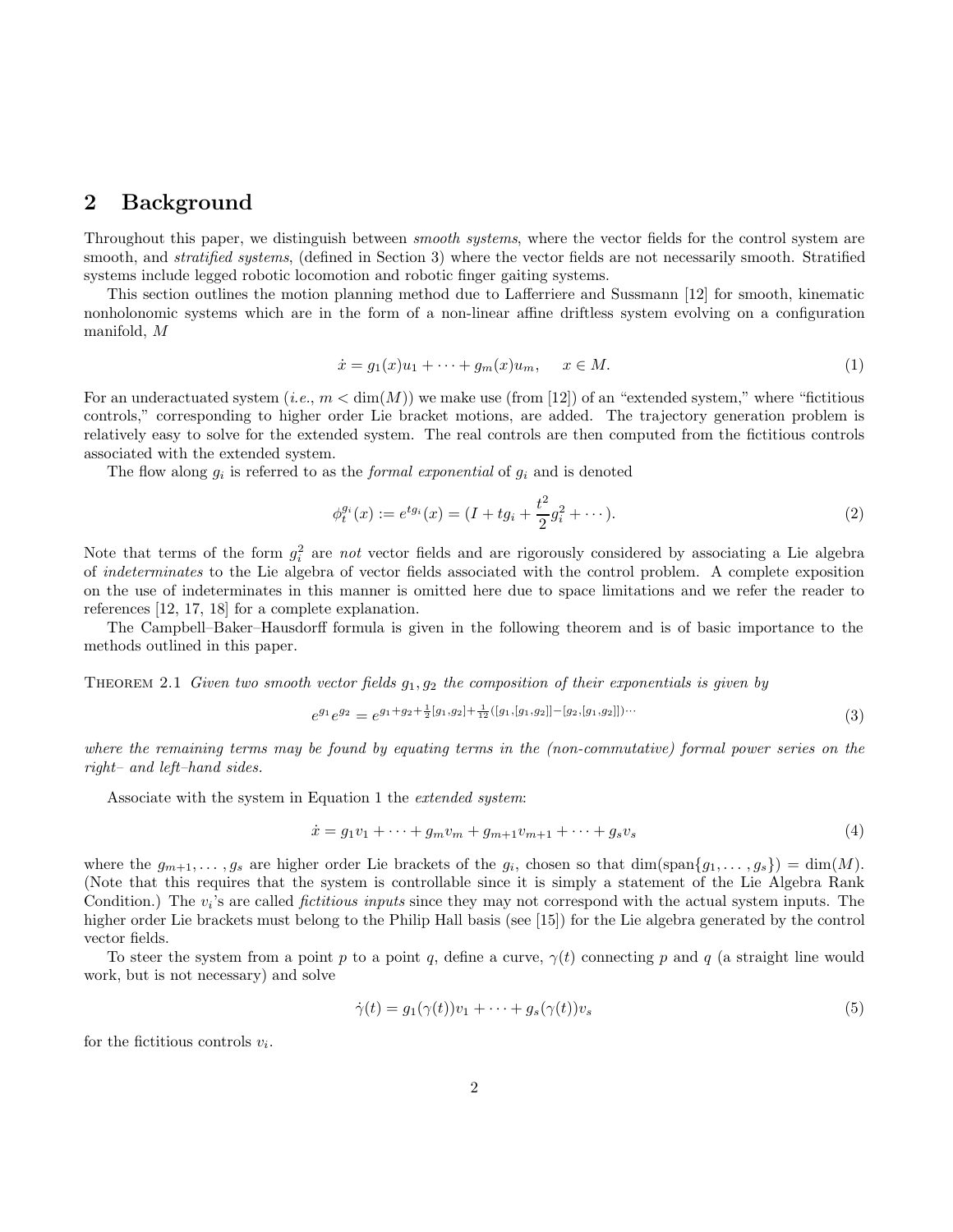To compute the actual control inputs, determine the Philip Hall basis for the Lie algebra generated by  $g_1, \ldots, g_m$ , and denote it by  $B_1, B_2, \ldots, B_s$ . It is possible to represent all flows of Equation 1 in the form

$$
S_t(x) = e^{h_s(t)B_s}e^{h_{s-1}(t)B_{s-1}}\cdots e^{h_2(t)B_2}e^{h_1(t)B_1}(x)
$$
\n
$$
(6)
$$

for some functions  $h_1, h_2, \ldots, h_s$ , called the (backward) Philip Hall coordinates. Furthermore,  $S_t(x)$  satisfies the formal differential equation

$$
\dot{S}(t) = S(t)(B_1v_1 + \dots + B_sv_s), \quad S(0) = 1,
$$
\n(7)

where  $S_t(x)$  has been replaced by  $S(t)$ . If we define the *adjoint mapping* 

$$
\mathrm{Ad}_{e^{-h_i B_i}} B_j = e^{-h_i B_i} B_j e^{h_i B_i},
$$

then it can be shown that

$$
{\rm Ad}_{e^{-h_i B_i...e^{-h_{j-1} B_j-1}}} B_j \dot h_j = \left(\sum_{k=1}^s p_{j,k}(h) B_k\right) \dot h_j,
$$

for some polynomials  $p_{j,k}(h)$ . (For a more detailed explanation, see [14]). Equating coefficients yields the differential equations

$$
\dot{h} = A(h)v \qquad h(0) = 0. \tag{8}
$$

These equations specify the evolution of the Philip Hall coordinates in response to the fictitious inputs, which were found via Equation 5, and represent how long the system must flow along each basis element in Equation 6.

Determining the real inputs is straight–forward. Note that the fictitious inputs are defined as a function of time which occur *simultaneously*; whereas, the Philip Hall coordinates occur *sequentially*. Since the system flows along each basis element sequentially, the real control inputs can be determined by making use of piece–wise constant approximations to Lie bracket motions, e.g.,

$$
\phi_{[g_1, g_2]}^t(x_0) \approx \phi_{-g_2}^{\sqrt{t}} \circ \phi_{-g_1}^{\sqrt{t}} \circ \phi_{g_2}^{\sqrt{t}} \circ \phi_{\sqrt{t}}^{g_1}(x_0).
$$
\n(9)

If the extended system contains Lie brackets of order higher than two, then we must transform the backward Philip Hall coordinates into forward Philip Hall coordinates (see [12]). The method is particularly elegant in that the higher order error associated with approximating flows along Lie bracket vector fields as in Equation 9 can be directly compensated when approximating Lie brackets of the same order as the error. For simplicity, we will restrict our attention to second order Lie bracket systems in this paper. However, we note that this is not a theoretical limitation of the method. Finally, note that this method works exactly for nilpotent systems, and approximately for non–nilpotent systems. However, arbitrary precision can be obtained by iterating the method for non–nilpotent systems.

### **3 Stratified Systems**

The method outlined in the preceding section does not apply to stratified systems since it requires that the vector fields that define the control system be smooth. Before considering the motion planning problem for stratified systems we will define and consider the fundamental geometry of stratified systems. We will motivate our definition of a stratified configuration space with a simple example.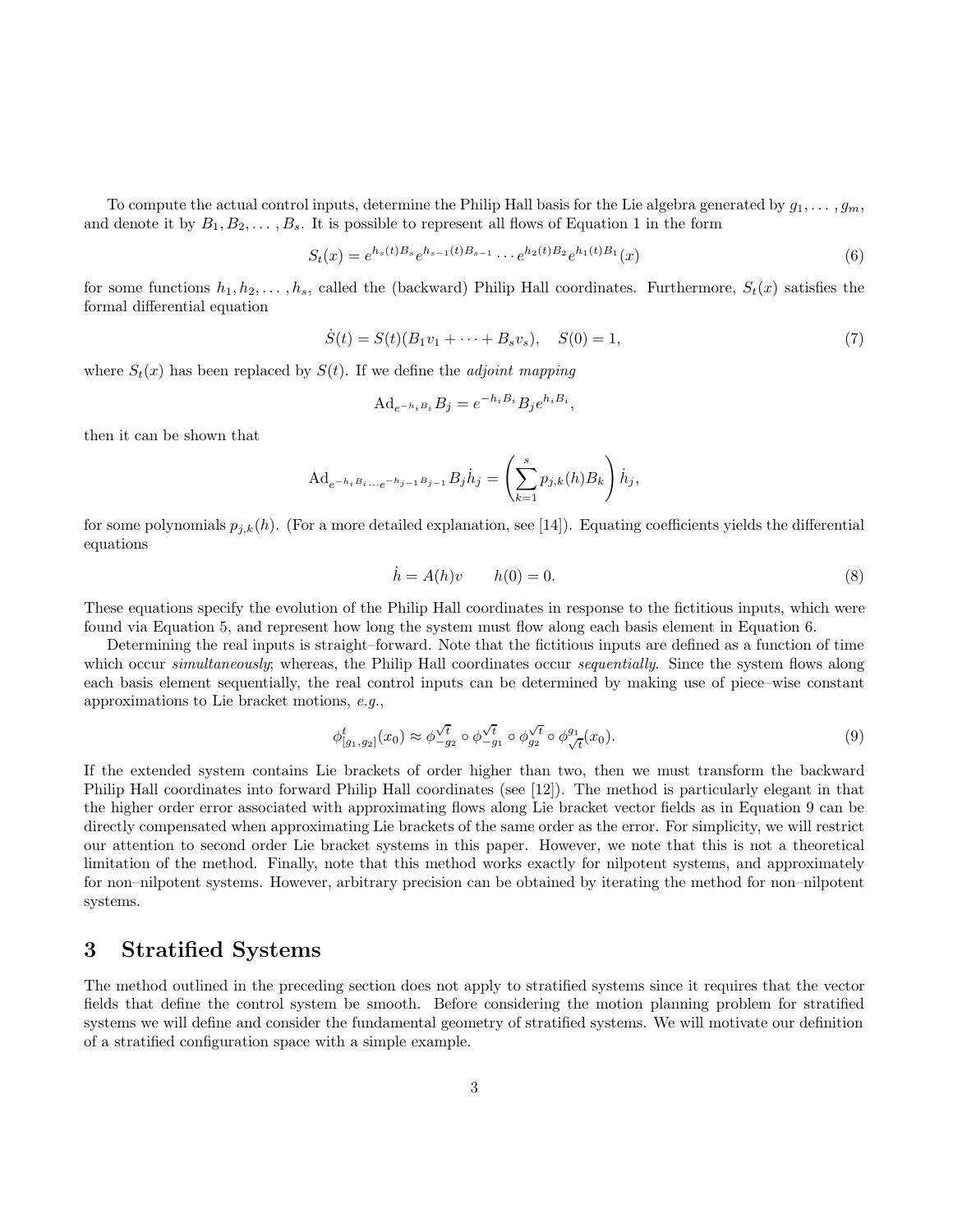#### **3.1 Stratified Configuration Spaces**

Example 3.1 Consider two cooperating robot arms which intermittently engage a smooth object as illustrated in Figure 1 (for the purposes of this example, ignore the important practical issues of force closure and manipulability). The configuration manifold for the system describes the spatial position and orientation of a reference frame rigidly attached to the object as well as variables such as joint angles which describe the internal geometry of the robots. The set of configurations corresponding to one of the robots engaging the object is a codimension one submanifold of the configuration space. The same is true when the other robot engages the object. Similarly, when both robots engage the object, the system is on a codimension 2 submanifold of the configuration space formed by the intersection of the single contact submanifolds. We will refer to each submanifold as a stratum. The structure of the configuration manifold for such a system is abstractly illustrated in Figure 2. Note that the equations of motion for the system will be different on each submanifold because the constraints on the system will be different on each submanifold. Our approach is to exploit this type of geometric structure of such configuration spaces.



Figure 1. Two cooperating robots manipulating an object.

By considering systems more general than the two cooperating robots from Example 3.1, we can develop a general definition of stratified configuration spaces. Let  $M$  denote the system's entire configuration manifold (it will often be convenient to denote this space as  $S_0$ . Let  $S_i \subset M$  denote the codimension one submanifold of M that corresponds to all configurations where only the *i*th robot engages the object. Denote, the intersection of  $S_i$  and  $S_j$ , by  $S_{ij} = S_i \cap S_j$ . The set  $S_{ij}$  physically corresponds to states where both the *i*th and *j*th robots engage the object. Further intersections can be similarly defined in a recursive fashion:  $S_{ijk} = S_i \cap S_j \cap S_k = S_i \cap S_{jk}$ , etc. We will call the stratum with the lowest dimension containing the point x as the bottom stratum, denoted  $S_B$ , and any other submanifolds containing x as *higher strata*. When making relative comparisons among different strata, we will refer to lower dimensional (*i.e.* higher codimension) strata as *lower strata*, and higher dimensional (*i.e.* lower codimension) strata as higher strata.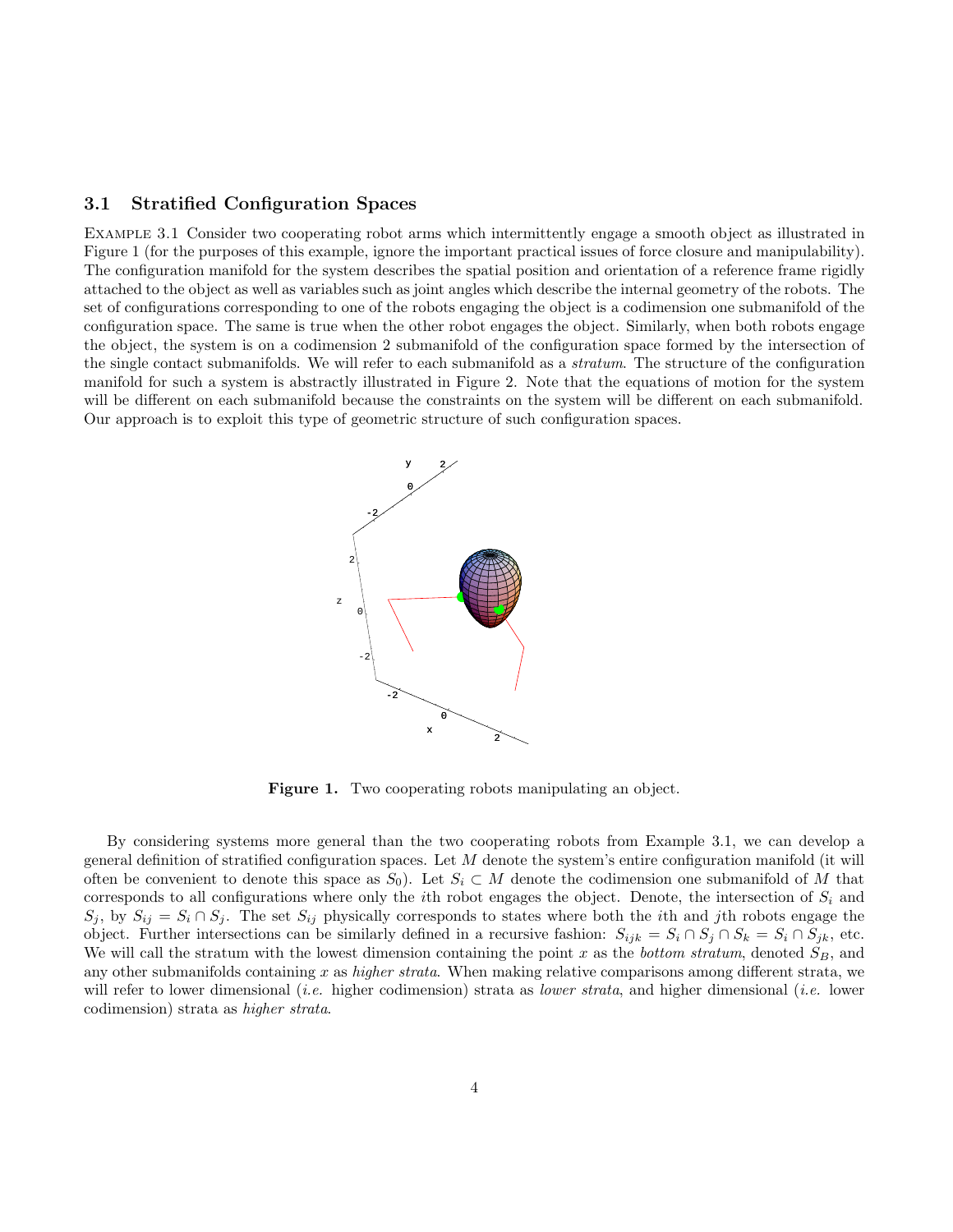

**Figure 2.** Configuration manifold structure of two cooperating robots.

DEFINITION 3.2: (STRATIFIED CONFIGURATION MANIFOLD)

Let M be a manifold, and n functions  $\Phi_i : M \mapsto \mathbb{R}$ ,  $i = 1, \ldots n$  be such that the level sets  $S_i = \Phi_i^{-1}(0) \subset M$  are regular submanifolds of M, for each i, and the intersection of any number of the level sets,  $S_{i_1 i_2 \cdots i_m} = \Phi_{i_1}^{-1}(0) \cap$  $\Phi_{i_2}^{-1}(0) \cap \cdots \cap \Phi_{i_m}^{-1}(0), m \leq n$ , is also a regular submanifold of M. Then M and the functions  $\Phi_n$  define a *stratified* configuration space.

#### **3.2 Stratified Motion Planning**

The main difficulty with stratified systems is that the various sets of equations of motion are defined on different spaces. Since we are ultimately required to consider the vector fields associated with each stratum in one common space, vector fields on different strata must have a particular relationship. In this case, that common space will be the bottom stratum and the particular relationship will involve Lie bracket. A simple example will help motivate this.

Example 3.3 Consider the simple cooperating robot configuration space as shown in Figure 2. Assume that on stratum  $S_{12}$ , the vector field  $g_{1,1}$  moves the system off of  $S_{12}$  and onto  $S_1$ , (arm 2 disengages the object) and correspondingly,  $g_{2,1}$  moves the system off of  $S_{12}$  onto  $S_2$ . Also, consider the vector fields  $g_{1,2}$  and  $g_{2,2}$ , defined on  $S_1$  and  $S_2$  respectively. Consider the following sequence of flows, starting from the point  $x_0 \in S_{12}$ 

$$
x_f = \underbrace{\phi_{-g_{2,1}}^{t_6}}_{S_{12} \leftarrow S_2} \circ \underbrace{\phi_{g_{2,2}}^{t_5}}_{S_1} \circ \underbrace{\phi_{g_{2,1}}^{t_4}}_{S_2 \leftarrow S_{12}}
$$
\n
$$
\circ \underbrace{\phi_{-g_{1,1}}^{t_3}}_{S_{12} \leftarrow S_1} \circ \underbrace{\phi_{g_{1,2}}^{t_2}}_{S_1 \leftarrow S_1} \circ \underbrace{\phi_{g_{1,1}}^{t_1}}_{S_1 \leftarrow S_{12}} (x_0).
$$
\n
$$
(10)
$$

The notation under each flow indicates what the flow is doing, e.g., " $S_{12} \leftarrow S_{1}$ " means that the flow takes the system from  $S_1$  to  $S_{12}$  and "on  $S_1$ " means that the flow was entirely on  $S_1$ . This sequence of flows is illustrated in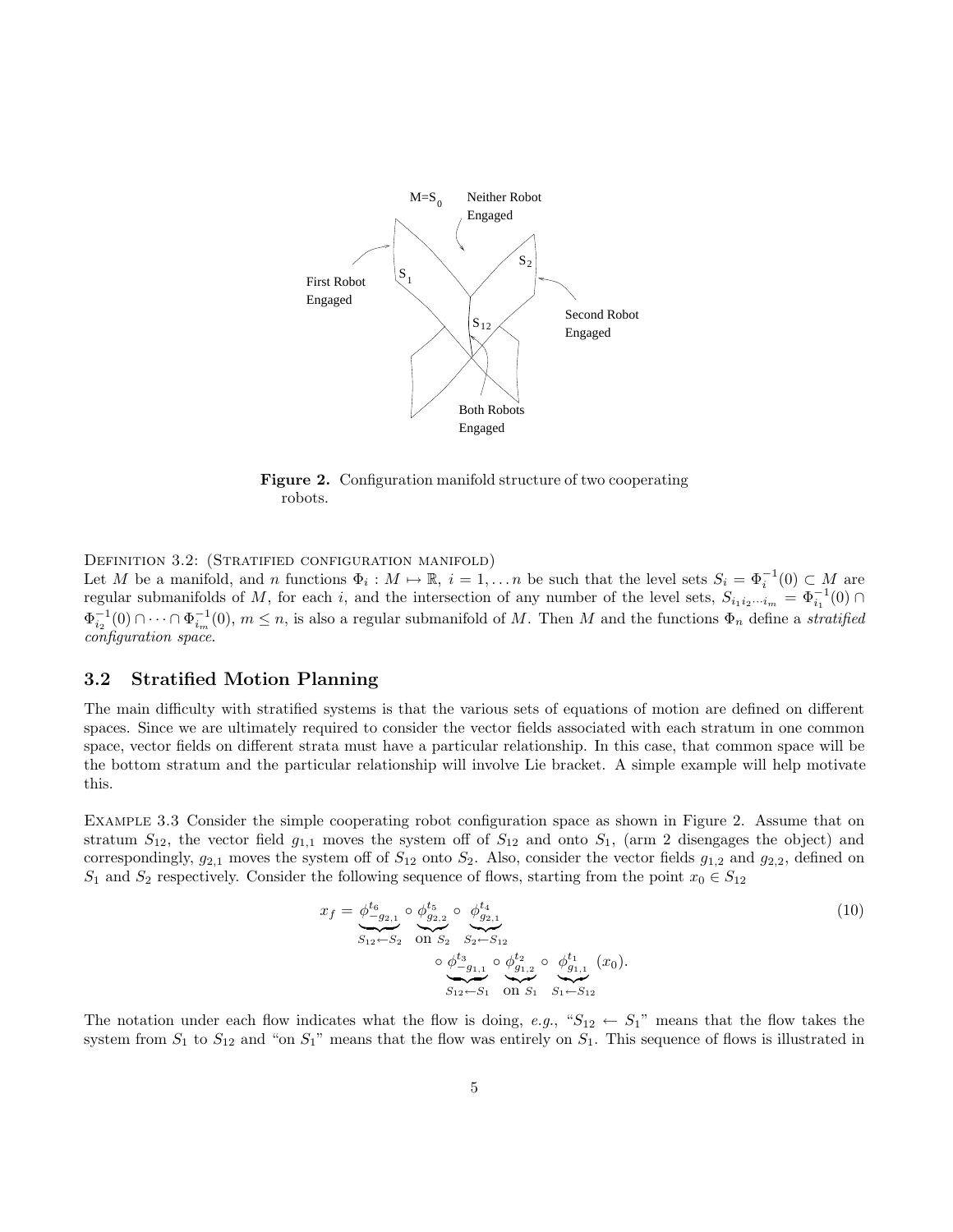

**Figure 3.** Sequence of flows.

Figure 3. In this sequence of flows, the system first moved off of the bottom stratum into  $S_1$ , flowed along the vector field  $g_{1,2}$ , flowed back onto the bottom stratum, off of the bottom stratum onto  $S_2$ , along vector field  $g_{2,2}$  and back to the bottom stratum. In finger gaiting, such a sequence of flows corresponds to a finger disengaging the object, undergoing some additional motion and then engaging the object.

In the simplest case, it is clear from the Campbell–Baker–Hausdorff formula (Equation 3) that if the Lie bracket between two vector fields is zero, then their flows commute. Thus, if

$$
[g_{1,1}, g_{1,2}] = 0 \quad \text{and} \quad [g_{2,1}, g_{2,2}] = 0,\tag{11}
$$

we can reorder the above sequence of flows, by interchanging the flow along  $g_{1,1}$  and  $g_{1,2}$  and the flows along  $g_{2,1}$ and  $g_{2,2}$  as follows

$$
x_f = \underbrace{\phi_{g_{2,2}}^{t_5} \circ \phi_{-g_{2,1}}^{t_6}}_{\text{interchanged}} \circ \underbrace{\phi_{g_{2,1}}^{t_4} \circ \phi_{g_{1,2}}^{t_2} \circ \phi_{-g_{1,1}}^{t_3}}_{\text{interchanged}} \circ \phi_{g_{1,1}}^{t_1}(x_0). \tag{12}
$$

If  $t_1 = t_3$  and  $t_4 = t_6$ , this reduces to

$$
x_f = \underbrace{\phi_{g_{2,2}}^{t_4} \circ \phi_{g_{1,2}}^{t_2}}_{\text{On } S_{12}}(x_0). \tag{13}
$$

Note that that  $g_{1,2}$  and  $g_{2,2}$  are vector fields in the equations of motion for the system on  $S_1$  and  $S_2$ , respectively, but not on  $S_{12}$ . However, the sequence of flows in Equation 10, where each flow occurs on a stratum where the associated vector field is in the equations of motion results in the same flow as in Equation 12, where the vector fields are evaluated on the bottom stratum, even though they are not part of the equations of motion there. Furthermore, note that if the vector fields  $g_{1,2}$  and  $g_{2,2}$  are tangent to  $S_{12}$ , then the resulting flow given in Equation 12 will remain in  $S_{12}$ .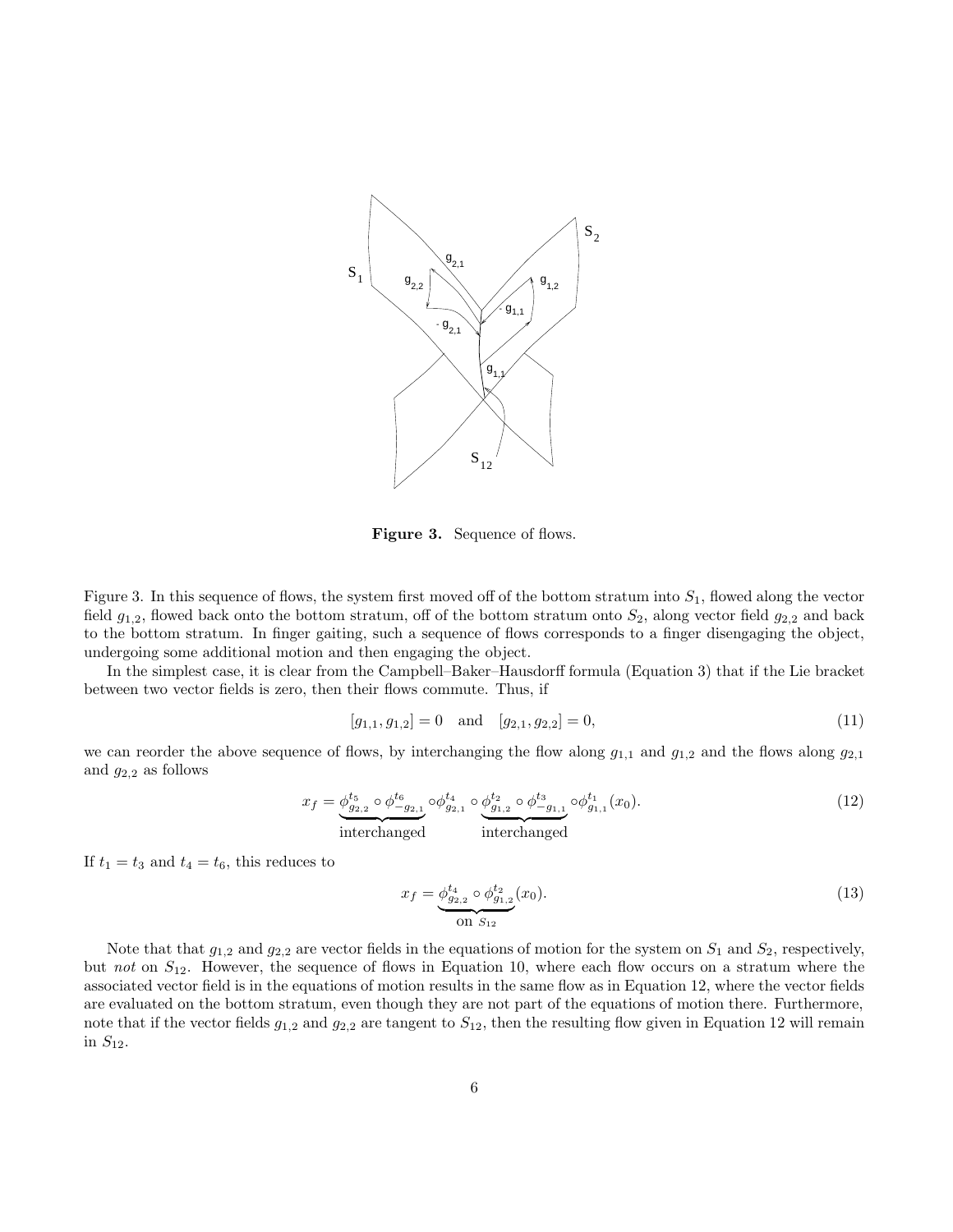In the more general case where the Lie bracket "decoupling" expressed by Equation 11 does not hold we can consider the pull back of vector fields defined on higher strata to the bottom stratum along the flow of the vector field which takes the system off of the bottom stratum. Recall that the pull back of a vector field g by a diffeomorphism  $\phi$  is

$$
\phi^* g = (T\phi)^{-1} \circ g \circ \phi
$$

and the basic fact that the flow of the pull back of a vector field is the pull back of its flow, where the pull back of the flow is defined as

$$
\phi^* \phi_g^t = \phi^{-1} \circ \phi_g^t \circ \phi,
$$

where  $\phi_q$  is the flow corresponding to the vector field g. In general, the diffeomorphism  $\phi$  and its derivative,  $T\phi$  may be hard to compute since it involves integrating a nonlinear differential equation; however, for grasping problems, since this flow corresponds to a finger moving out of contact with the object, this flow will be easy to compute since it is simply the forward kinematics of the finger.

Finally, note that pulling back a vector field as described above defines a vector field at points contained in the bottom stratum, but not necessarily vector fields contained in the tangent space to the bottom stratum. Therefore, we require that the pull back satisfy the following equation

$$
\langle \mathbf{d}\Phi(x), \phi^* g \rangle = 0, \qquad x \in S_B \tag{14}
$$

where a level set of the function Φ describes the bottom stratum. Alternatively, we can push forward the one form **d**Φ to points in the higher stratum where g is defined by the formula

$$
\langle \phi_* \mathbf{d}\Phi(x), g(x) \rangle = \langle \mathbf{d}\Phi \phi^{-1}(m), T_x \phi^{-1} g(m) \rangle,
$$
  
\n $m = \phi(x).$ 

The above discussion shows that it is possible to consider vector fields in higher strata as part of the equations of motion for the system on the bottom stratum. At this point, then, we have essentially increased the class of vector fields that we may use in using the motion planning algorithm presented in Section 2 by recognizing a mechanism whereby vector fields on higher strata can be defined on the bottom stratum. Thus, the method presented in Section 2 could be used with the modification that whenever the system must flow along a vector field in a higher stratum, it switches to that stratum by appropriately disengaging the object, flows along the vector field, and then engages the object as before.

Now for stratified systems, we can proceed just like in Section 2. Pick a nominal trajectory  $\gamma(t)$  connecting the starting point with the desired final point. Denoting the stratified extended system by  $\dot{x} = b_1(x)v_1 + \cdots + b_k(x)v_k$ , (where some of the  $b_i$ 's are vector fields that come from the equations of motion for the system on higher strata (or their pull back)) set

$$
\dot{\gamma}(t) = b_1(\gamma(t))v_1 + \cdots + b_k(\gamma(t))v_k,
$$

and solve for the fictitious inputs,  $v_i(t)$ . Because of the fact that the method only works approximately for non– nilpotent systems, it will be convenient to consider the nominal trajectory as a set of concatenated subtrajectories. Then, the motion planning method will be used for each subtrajectory sequentially. We will address this issue further in Section 4.

Note that we can consider a more general notion of manipulability for a grasp. The "standard" definition of manipulability for a grasp (see, e.g., [14]) does not accommodate fingers making and breaking contact. Here, similar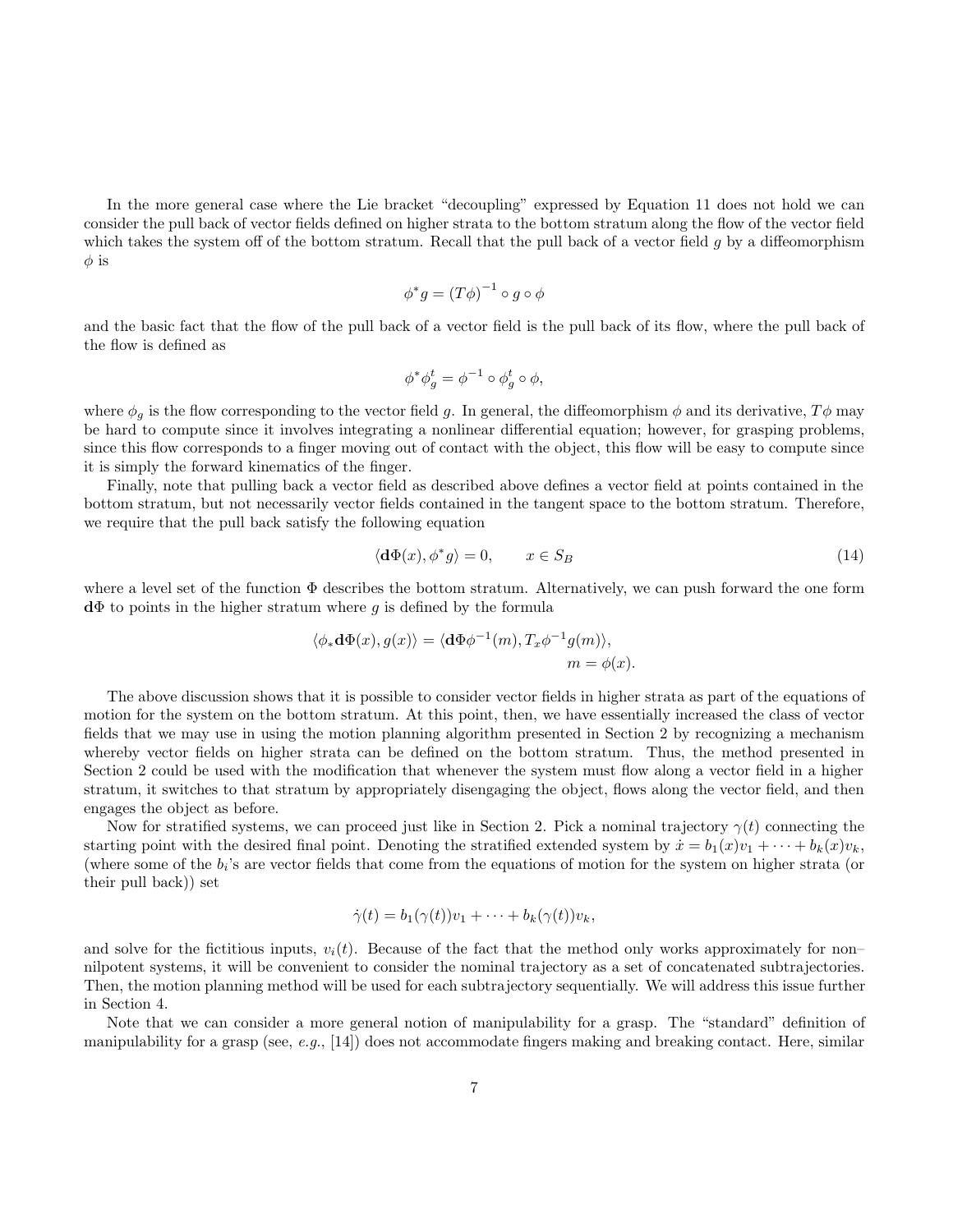to the definition of controllability for nonlinear systems, the grasp will be manipulable at a point x if  $\{b_1,\ldots,b_k\}$ span the tangent space to the configuration manifold. Note that if  $\{b_1,\ldots,b_k\}$  do not span the tangent space to the configuration space, it will not be possible to use this method to have the system to follow arbitrary object and finger motion trajectories.

The rest of the method is just as outlined in Section 2: from the fictitious inputs, determine the Philip Hall coordinates which gives the desired sequence of flows along basis elements, and then approximate Lie bracket flows by a sequence of piece–wise constant inputs taking care to switch strata as necessary.

### **4 Stability and Force Closure**

Important issues for finger gaiting manipulation is stability and force closure. Unfortunately there is not an inherent mechanism in the direct application of the method in Section 2 to guarantee the stability of the gait. Recall that the main approach of the method was to pick a trajectory for the extended system,  $\gamma(t)$ , from which to determine the fictitious inputs. Then, using the fact that any flow can be decomposed to individual flows along the Philip Hall basis vector fields, the real inputs could be determined. The important point to note is that the actual trajectory will, in general, not be  $\gamma(t)$ . Thus, merely picking an initial trajectory  $\gamma(t)$  which is always stable or force closure is not sufficient. What also must be guaranteed is that deviations from the initial trajectory be within the stability bounds as well.

Assume that there is a means for determining the stability or force closure properties of the system and assume that this property can be determined by means of a scalar–valued function of the configuration,  $\Psi(x)$ . For convenience, assume that when  $\Psi(x)$  has a negative value, the system is unstable, when  $\Psi(x)$  has a positive value, the system is stable, and when  $\Psi(x) = 0$ , the system is on the boundary between stability and instability. In the trajectory generation method, then, we must pick the initial trajectory,  $\gamma(t)$  such that it does not does not intersect any unstable regions and also such that it does not intersect the stability boundary, i.e.,  $\Psi(\gamma(t)) > 0, t \in [0,1]$ . Whether a stable trajectory exists for a given object for any or all initial and final configurations is clearly an important question, but is beyond the scope of this paper.

The overall approach is to take steps that are "small enough" to ensure that the system remains stable. Since we are considering small motions and need a norm to provide a measure of the length of a flow, we will consider the system locally in  $\mathbb{R}^n$ . Given a desired step along the trajectory,  $\gamma(t)$ ,  $t \in [0, 1]$ , let  $\mathcal{R} = \min\{\|x - c\|, c \in \Psi^{-1}(0)\}\$ , i.e. the distance from the starting point to the closest point on the stability boundary.

The goal is to ensure that the trajectory of the system does not intersect the set  $\Psi^{-1}(0)$ . If x denotes the starting point, and  $x_f$  the final point, let  $\gamma(t) = x + t(x_f - x)$  be the desired straight line path between the starting and end points. Also, let  $\Delta = ||x_f - x||$ . Recall that the fictitious inputs,  $v_i$  were determined by solving the equation  $\dot{\gamma}(t) = g_1(\gamma(t))v_1 + \cdots + g_s(\gamma(t))v_s$  for the  $v_i$ . Then  $||v_i|| < C||\dot{\gamma}(t)|| = C\Delta$ , for some fixed constant C. By the method of construction of the real inputs from the fictitious inputs, then,  $\|u^i\| < C\Delta^{1/k}$ , where k is the highest order Lie bracket that is approximated by a sequence of piece–wise constant inputs.

Now, pick a ball,  $\beta$ , of radius  $\mathcal{R}$ , and let K be the maximum norm of all the (first order) vector fields,  $g_i$  for all points in the ball  $\beta$ . Recall that the real inputs,  $u^i$  were given by a sequence of inputs which approximate the flow of the extended system. Denote this sequence by  $u_j^i$ , where the subscript indexes which input it is, and the superscript indexes its position in the sequence. The maximum distance that the system can possibly flow from the starting point, x, is given by the sum of the distances of the individual flows. Let  $x_{max} = max_{t\in[0,1]}{\|x(t) - x\|\}$ denote the point in the flow that is maximally distant from the starting point. (Note that this is not necessarily the final point,  $x_f$ ). To guarantee stability, we want to show that  $||x_{max} - x|| < \mathcal{R}$ . However, this distance,  $||x_{max} - x||$ is necessarily bounded by the sum of the norms of each individual flow associated with one real control input,  $u_j^i$ ,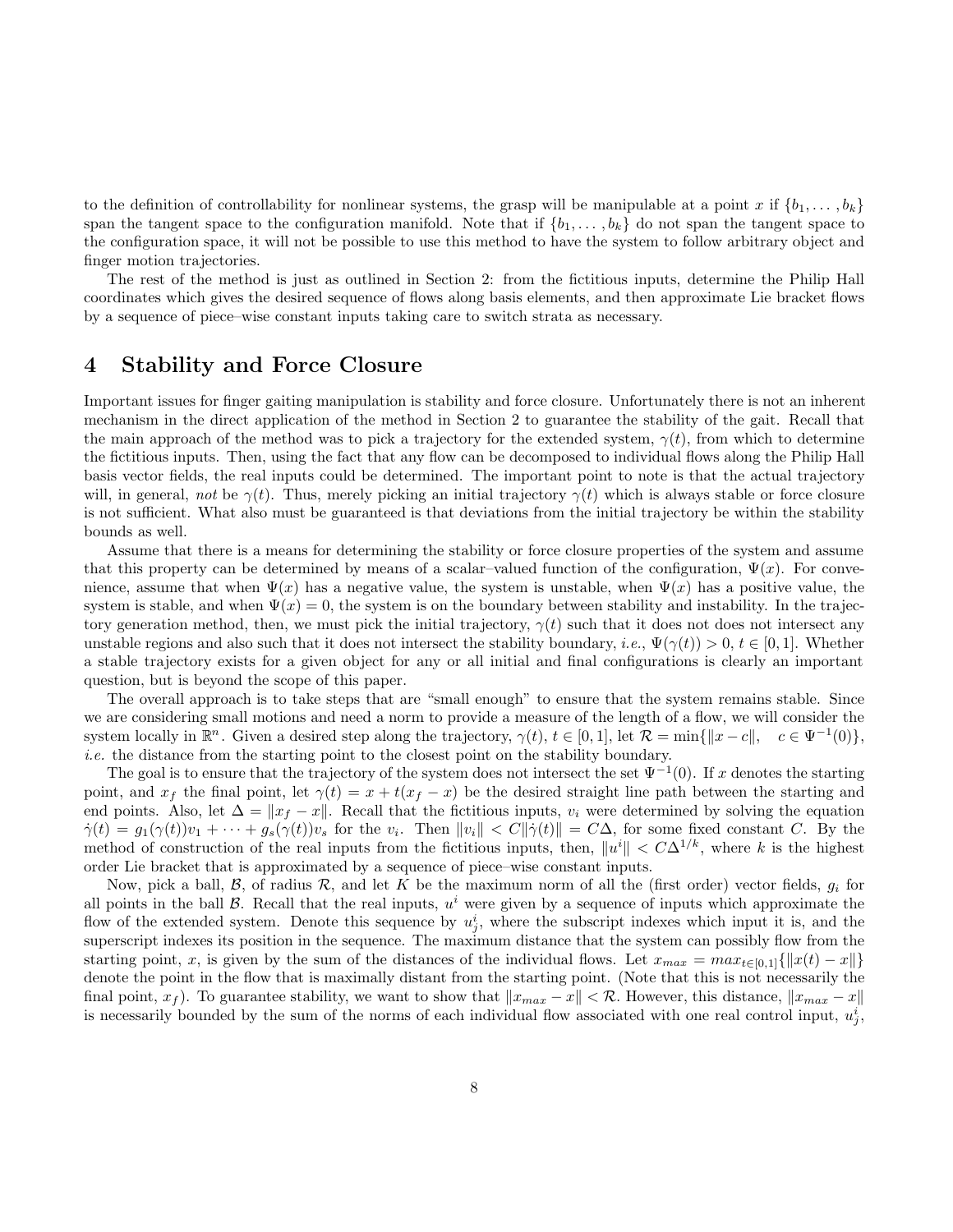i.e.,

$$
||x_{max} - x|| \le \sum_{i,j} ||\int_0^1 g_i u_j^i dt||.
$$

However,  $||u_j^i|| \leq C\Delta^{1/k}$  and  $||g_i(x)|| \leq K \,\forall x \in \mathcal{B}$ . Thus,

$$
||x_{max} - x|| \le \sum_{i,j} KC \Delta^{1/k},\tag{15}
$$

and since  $\Delta = ||x_f - x||$ , by choosing the desired final point close enough to the starting point, the trajectory will not intersect the stability boundary.

Note that because  $\Delta$  is raised to the power of  $1/k$ , if k is large, then it may be necessary to make  $\Delta$  exceedingly small in order to ensure stability. However, the bound expressed in Equation 15 is itself very conservative since it sums the length of a bound on each individual flow in the series. Thus an appropriate step length may be best determined experimentally.

### **5 Example**

This section illustrates the stratified motion planning algorithm with a grasping manipulation problem. Unfortunately, due to space limitations, this example is necessarily relatively simple and does not make use of the full capability of the theory (for example, no Lie bracket approximating motions are necessary for this example). Additionally, much of the machinery associated with robotic grasping manipulation is incorporated by reference, and many equations are left in symbolic form.

Consider the "egg–shaped" object in Figure 4 which is manipulated by four, three degree of freedom manipulators. The object is parameterized by

$$
c(u,v) = \left( \begin{array}{c} \left(1 + \frac{u}{\pi}\right) \cos u \, \cos v \\ \left(1 + \frac{u}{\pi}\right) \cos u \, \sin v \\ \frac{3}{2} \sin u \end{array} \right), \qquad u \in \left(\frac{-\pi}{2}, \frac{\pi}{2}\right) \\ v \in \left(-\pi, \pi\right)
$$

and the kinematic model for each manipulator is illustrated in Figure 5, where the forward kinematics are

$$
\begin{pmatrix} x \\ y \\ z \end{pmatrix} = \begin{pmatrix} l \cos \theta_1 \sin \theta_2 + l \cos \theta_1 \sin(\theta_2 - \theta_3) \\ l \sin \theta_1 \sin \theta_2 + l \sin \theta_1 \sin(\theta_2 - \theta_3) \\ l \cos \theta_2 + l \cos(\theta_2 - \theta_3) \end{pmatrix},
$$

where  $(x, y, z)$  is the Cartesian position of the end effector. We assume a "point contact with friction" contact model.

The geometry of the stratified configuration space will consist of a total of 16 different strata, corresponding to all the possible combinations of finger contacts. However, as will be clear shortly, the system is manipulable if we restrict our attention to only 5 strata: when all four fingers are in contact plus each of the four cases where only one of the fingers is out of contact. We will denote these strata as  $S_{1234},S_{123},S_{124},S_{134}$ , and  $S_{234}$  where the subscripts denote which fingers are in contact with the object.

Since the nominal trajectory is away from the kinematic singularities of the fingers, we can treat the velocity of the finger tips as the inputs to the system to simplify the computations (this will also make the equations of motion satisfy Equation 11). We note that, in general, this can not be done (for example, when the the finger tips are in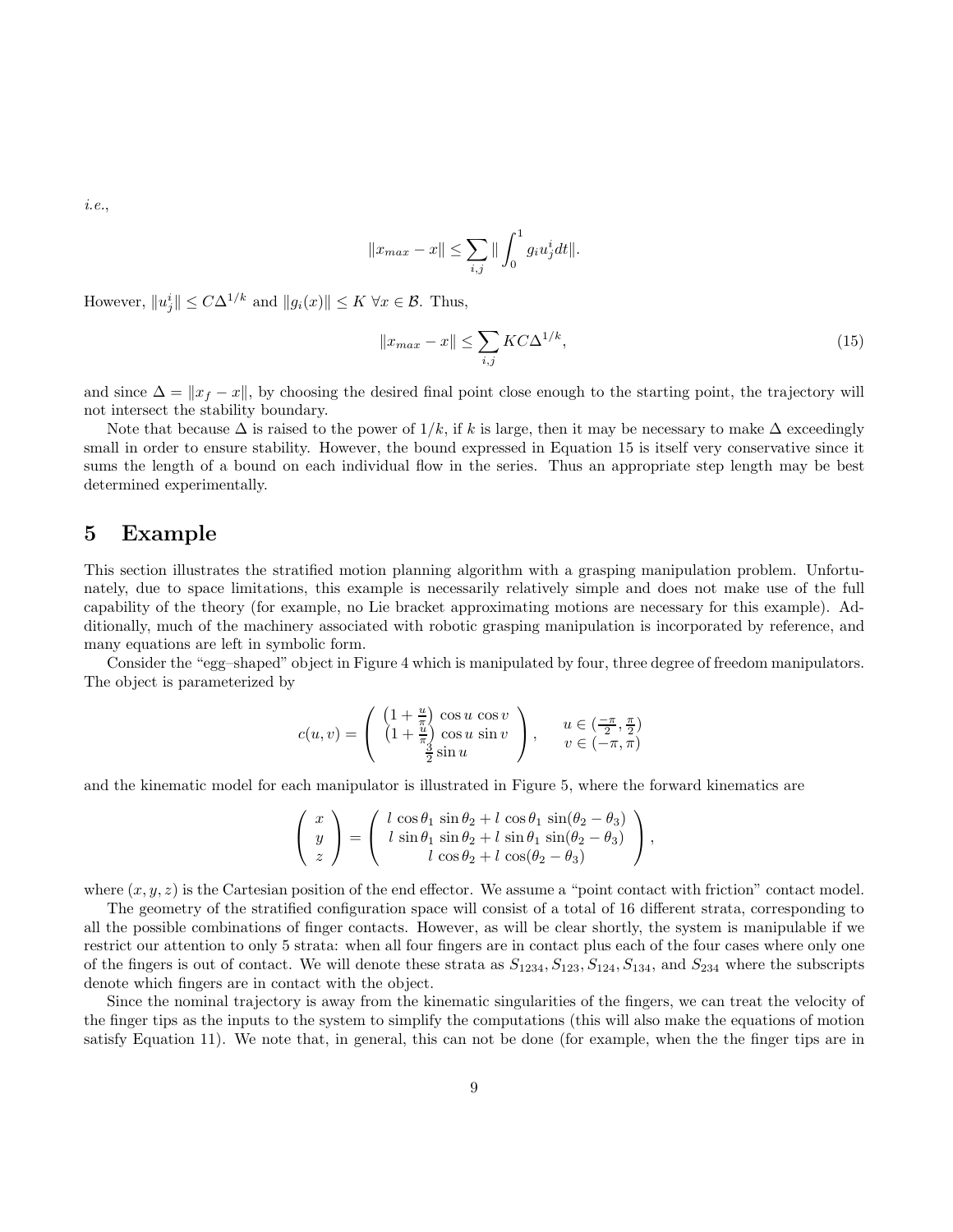

**Figure 4.** Four fingers manipulating an object.

rolling contact with the object); however, we emphasize that this more general case fits within the framework of the stratified motion planning method outlined in Section 3, and will be the subject of a future (longer) publication.

The following treatment of grasping and much of the associated notation is from [14]. For a grasped system with point contacts, the fundamental grasping constraint is

$$
J_h(\theta, x_0)\dot{\theta} = G^T V_{po}^b,\tag{16}
$$

where  $J_h$  is the hand Jacobian, G is the grasp map and  $V_{po}^b$  is the body velocity of the object relative to the "palm" frame. The grasp map is defined as

$$
G = \left[ \mathrm{Ad}_{g_{oc_1}}^T B_{c_1} \cdots \mathrm{Ad}_{g_{oc_4}}^T B_{c_4} \right],\tag{17}
$$

where the wrench basis,  $B_{c_i}$  is defined as

$$
B_{c_i} = \left(\begin{array}{rrr} 1 & 0 & 0 \\ 0 & 1 & 0 \\ 0 & 0 & 1 \\ 0 & 0 & 0 \\ 0 & 0 & 0 \\ 0 & 0 & 0 \end{array}\right),
$$

for point contacts with friction. The adjoint map in Equation 17 is defined as

$$
\mathrm{Ad}^T_{g_{oc_i}^{-1}} = \left( \begin{array}{cc} R_{oc_i} & 0 \\ \hat{p}_{oc_i} R_{oc_i} & R_{oc_i} \end{array} \right),
$$

and the subscript  $c_i$  indicates the contact point for the *i*th finger. Equation 16 requires that the linear velocity of the contact points be compatible with the rigid body velocity of the object and contact model. In this example, due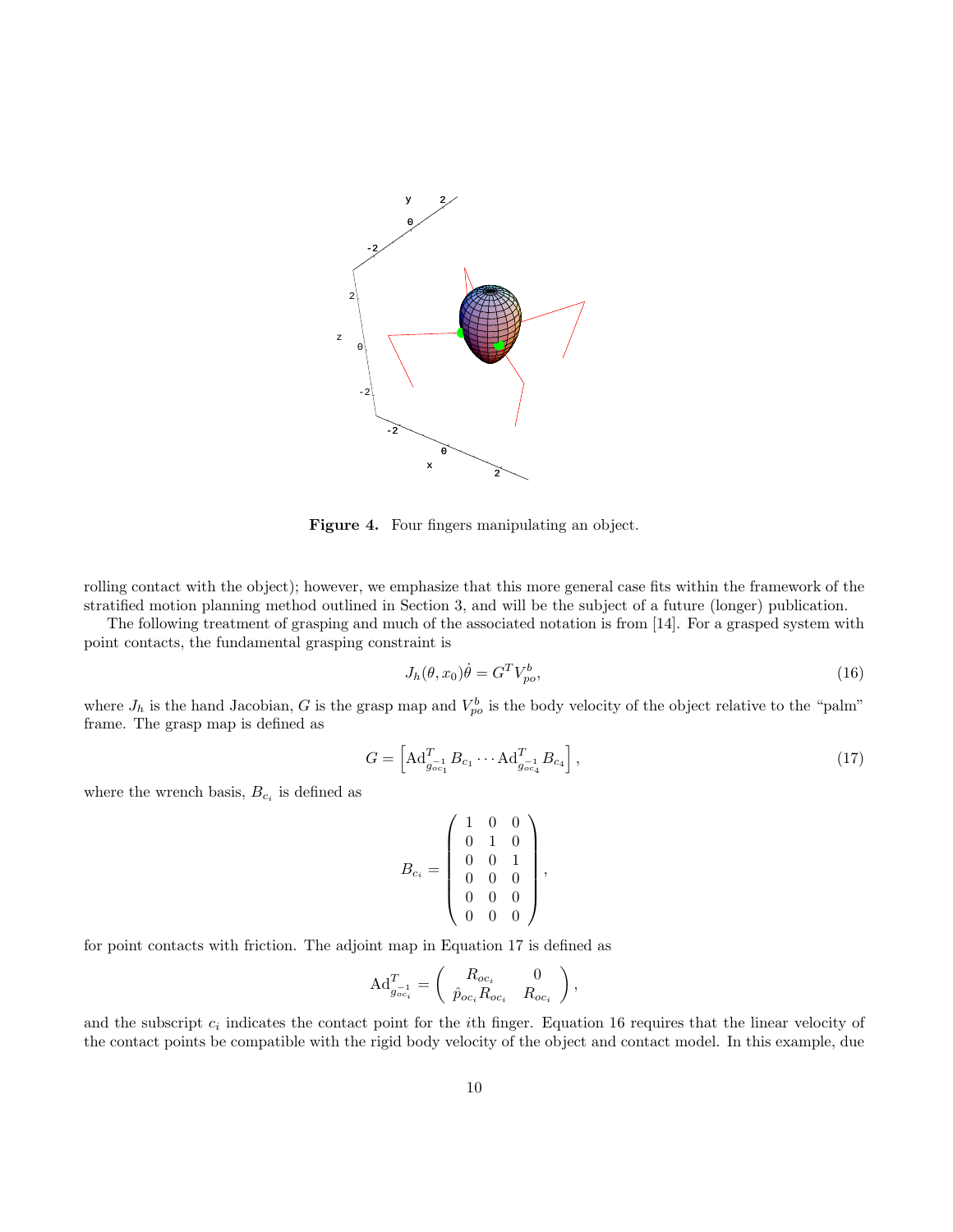

**Figure 5.** Finger kinematics.

to the form of the wrench basis in Equation 17, each side of Equation 16 is simply the linear velocities of the contact points. Equation 16 is actually 12 equations on the bottom stratum (9 equations on the higher strata). Thus, 6 finger tip velocities will be constrained on the bottom stratum, and 3 finger tip velocities will be constrained on the higher strata. Thus the equations of motion on the bottom stratum are of the form

$$
\dot{x} = g_1(x)u_1 + \dots + g_6(x)u_6,
$$

and on the higher strata are of the form

$$
\dot{x} = g_1(x)u_1 + \dots + g_6(x)u_6 + g_7(x)u_7 + \dots + g_9(x)u_9,
$$

where the first 6 inputs correspond to the inputs associated with the finger tip velocities for the three fingers contacting the object, and inputs 7 through 9 are the three degrees of freedom for the finger that is not in contact with the object. Note that  $g_7(x)$  through  $g_9(x)$  will be of the form  $(0, 0, 0, 0, 0, 0, 1, 0, 0)$  since they are just the unconstrained finger tip velocities of the finger which is not contacting the object, and thus they will satisfy Equation 11. Therefore, they may be incorporated into the equations of motion for the bottom stratified extended system.

Incorporating these unconstrained finger tip velocity vector fields for each of the four higher strata gives a stratified extended system of the form

$$
\dot{x} = g_1(x) + \dots + g_6(x)u_6
$$
\n
$$
\begin{array}{rcl}\n&\text{on } S_{1234} \\
&+& \underbrace{g_7(x)u_7 + g_8(x)u_8 + g_9(x)u_9} \\
&+& \underbrace{g_{16}(x)u_{16} + g_{17}(x)u_{17} + g_{18}(x)u_{18}} \\
&+& \underbrace{g_{16}(x)u_{16} + g_{17}(x)u_{17} + g_{18}(x)u_{18}} \\
&+& \text{from } S_{234}\n\end{array}
$$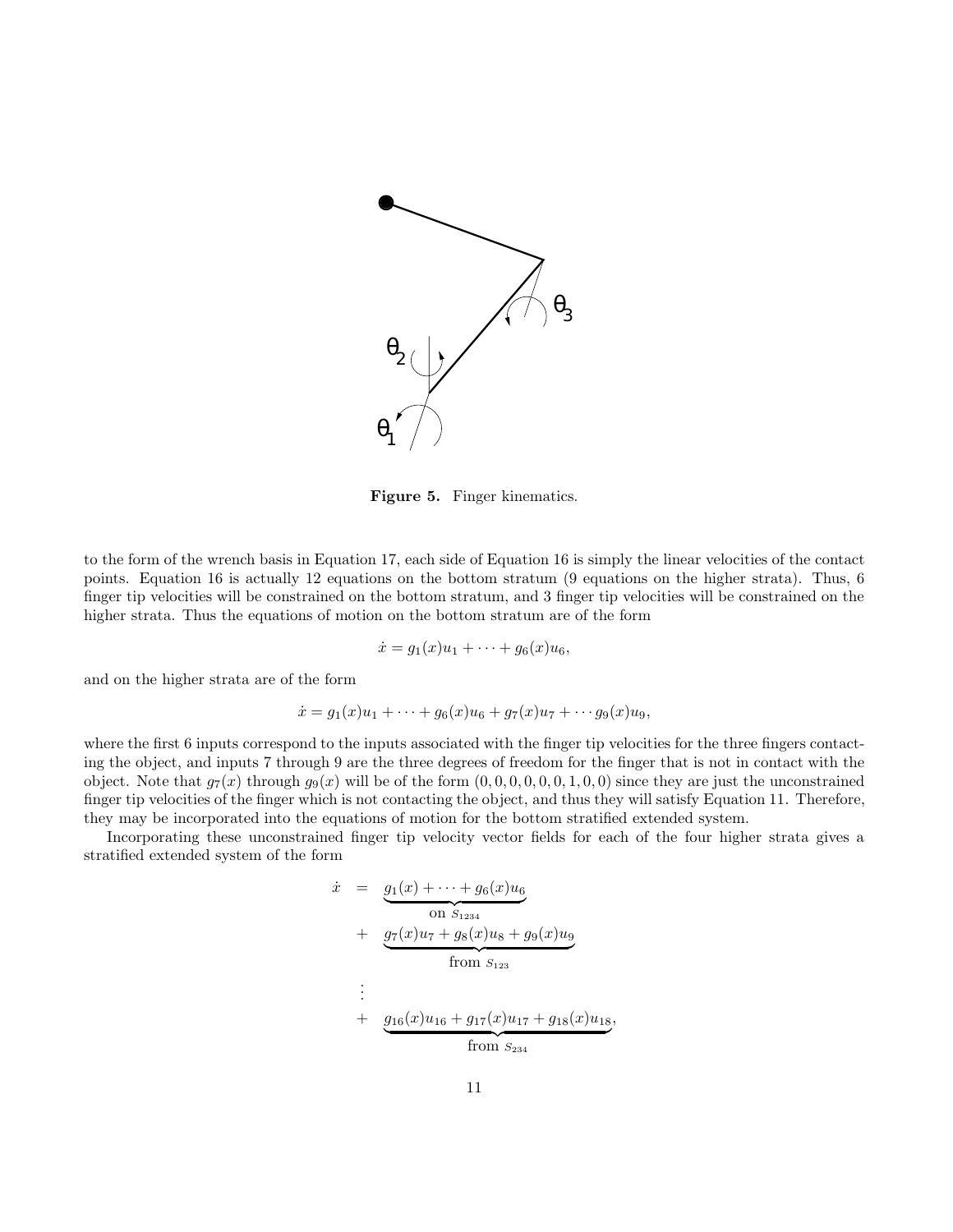where all the vector fields except those on the first line correspond to free finger tip motion. Tedious detailed calculations show that  ${g_1,\ldots,g_{18}}$  spans the the tangent space to the configuration space, so the system is stratified manipulable. Since no Lie brackets are necessary to make the system stratified manipulable, this system is already in extended form, and the actual control inputs are the same as the "fictitious" inputs presented in Sections 2 and 3.

Assume that the initial and final configurations are identical (as illustrated in Figure 4), and that the desired motion is a pure rotation of  $2\pi$  about the axis  $\omega = (\frac{1}{\sqrt{3}}, \frac{1}{\sqrt{3}}, \frac{1}{\sqrt{3}})$ . Using exponential coordinates, then, the nominal configuration of the object as a function of time is given by Rodriques' formula:

$$
\gamma(t) = e^{\hat{\omega}2\pi t} = I + \hat{\omega}\sin 2\pi t + \hat{\omega}^2 (1 - \cos 2\pi t),
$$
  

$$
t \in [0, 1].
$$

For the initial and final configuration for the object as shown in Figure 4, each finger is oriented at an angle of  $\pi/4$ relative to the  $x-$  and  $y-$ axes. As the object is rotated, the nominal configuration for each finger is such that it contacts the object along that same axis. This can be determined by equating the forward kinematics for each finger with the the point on the surface of the object that intersects the respective  $\pi/4$  radial from the origin, *i.e.*, for the finger in the quadrant where both  $x$  and  $y$  are positive, solve

$$
\gamma(t)c(u,v)=\left(\begin{array}{c}\frac{s}{\sqrt{2}}\\\frac{s}{\sqrt{2}}\\0\end{array}\right)
$$

for u, v and s (s parameterizes how far along the radial the surface of the object intersects it), and then, using the kinematics of each finger, determine the desired joint configurations. For this particular example, this trajectory is difficult to compute analytically, but is simple to do numerically for each step in the motion of the system.

We also must check that the grasp maintains force closure during the entire manipulation. Numerically calculating the angles between the normal vectors for each combination of three fingers in contact with the line connecting the contact points along the entire trajectory shows that a coefficient of friction (assuming a static Coulomb friction model) of  $\mu > 0.40$  maintains force closure.

For the desired trajectory described above decomposed into 10 subsegments, the evolution of the contact coordinates for the finger in the positive 'x– and y–quadrant is illustrated in Figure 6. Similar plots show the evolution of the contact coordinates for the other fingers. Finally, a sequence of ten "snapshots" from the manipulation are shown in Figure 7.

### **6 Conclusions**

Our method provides a general means to solve the manipulation problem for certain types of robotic grasping problems and the simulations indicate that the approach is simple to apply. The method is general in that it is independent of morphology of the grasping system and shape of the grasped object. A by–product of this manipulation method is a test for manipulability that takes into account the fact that fingers can make and break contact with the object.

The method is limited in several ways. First, as formulated, the object must be a manifold, and so polygonal objects with edges do not fit within the framework as presented here. However, since we typically consider the nominal trajectory as the composition of several subtrajectories, it may be relatively straight–forward to devise a means to have a finger move from one smooth surface of the object to another across an edge which can be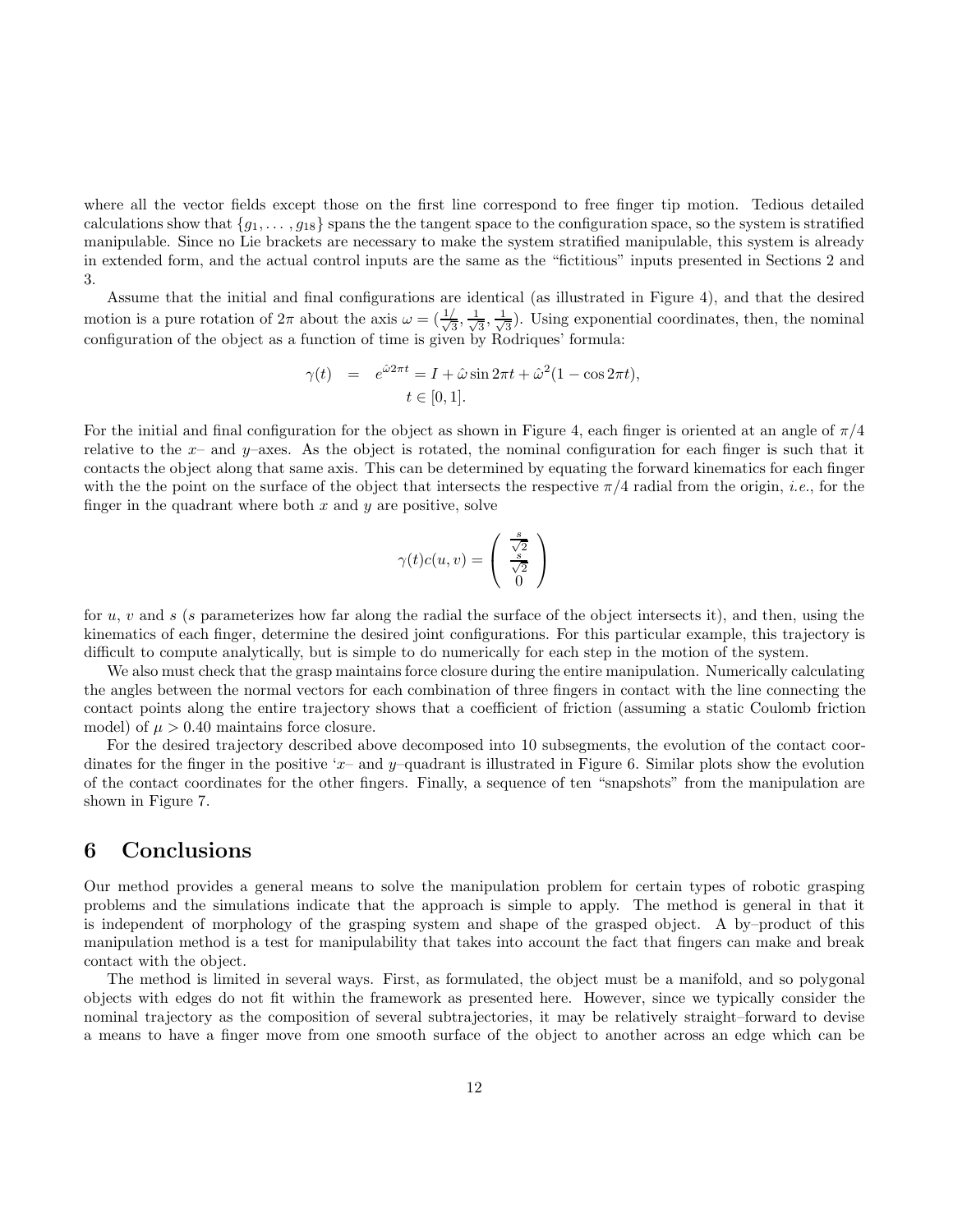

**Figure 6.** Evolution of contact coordinates.

interspersed between the application of our methodology to the various subtrajectories. Alternatively, manifold "approximations" could be formulated which "smooth" the edges, and the method may be modified to place fingers at points on the surface with some specified maximum curvature which would naturally avoid the edges.

Another area of future work concerns determining a nominal trajectory that has the desired force–closure and stability properties. As presented in this paper, we presume that we are given or can otherwise determine a stable nominal trajectory. The existence of this trajectory is not necessarily guaranteed, however, and, in any case, determining feasible nominal trajectories may prove difficult.

A final area of future work concerns dynamic manipulation. The method upon which ours is based (from [12]) is limited to kinematic systems which can be expressed in the form of Equation 1. Since our method is an adaptation of that in  $[12]$ , it is similarly limited, and in fact, has this limitation on *each stratum* to which the system may switch. Considering systems with drift on some or all of the strata would greatly broaden the class of systems to which this methodology applies.

## **References**

- [1] R. Abraham, J. E. Marsden, and T. Ratiu. Manifolds, Tensor Analysis, and Applications. Springer–Verlag, second edition, 1988.
- [2] Antonio Bicchi. On the closure properties of robotic grasping. The International Journal of Robotics Research, 14(4):319–334, 1995.
- [3] N. Brrok, M. Shoham, and J. Dayan. Controllability of grasps and manipulations in multi–fingered hands. IEEE Transactions on Robotics and Automation, 14(1):185–192, February 1998.
- [4] I-M Chen and J.W. Burdick. A qualitative test for n–finger force–closure grasps on planar objects with applications to manipulation and finger gaits. In Proceedings of the IEEE International Conference on Robotics and Automation, pages 814–820. IEEE, 1993.
- [5] Ronald S. Fearing and T.O. Binford. Using a cylindrical tactile sensor for determining curvature. IEEE Transactions on Robotics and Automation, 7(6):806–817, 1991.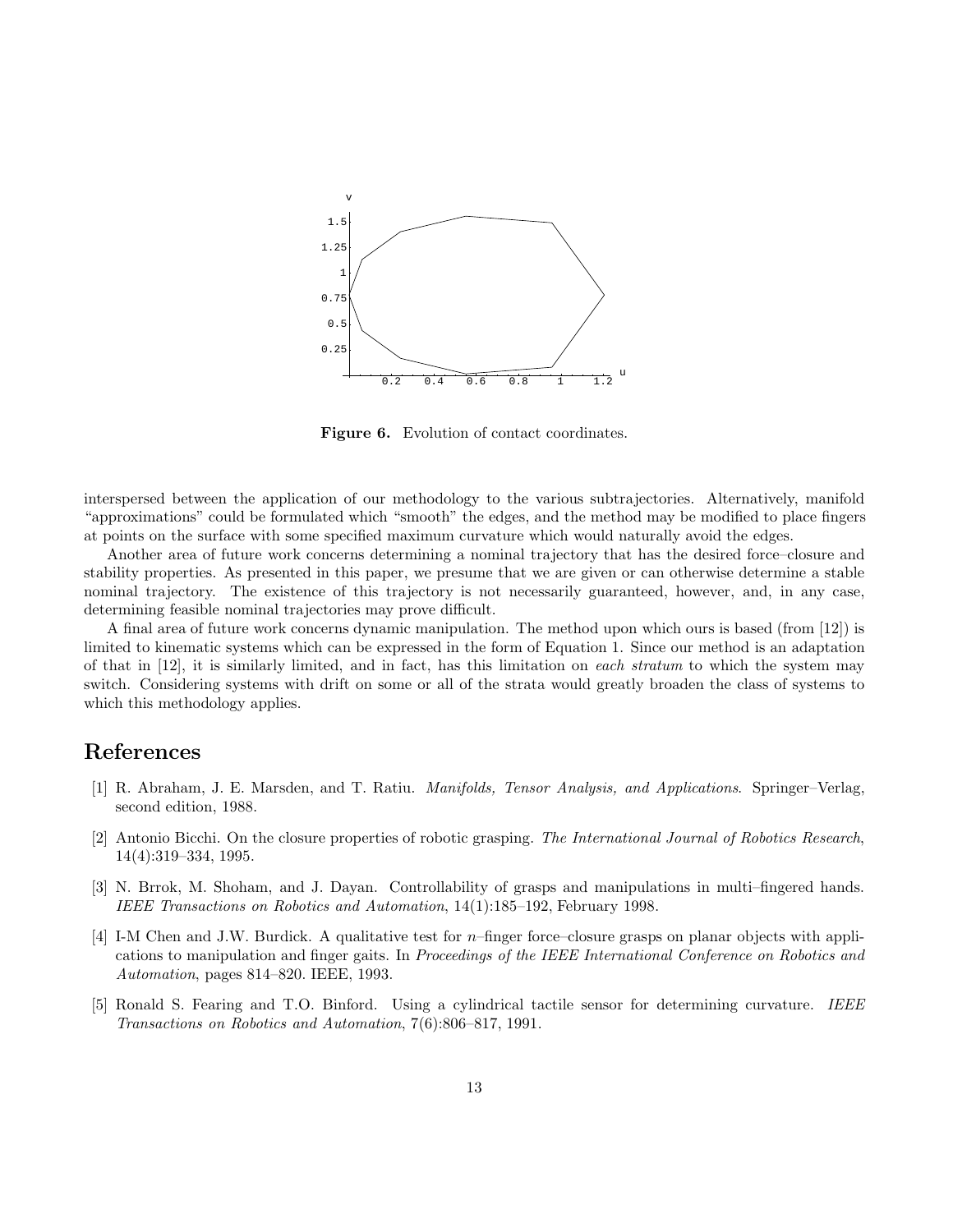- [6] R.S. Fearing. Tactile sensing mechanisms. The International Journal of Robotics Research, 9(3):3–23, 1990.
- [7] Bill Goodwine and Joel Burdick. Controllability of kinematic systems on stratified configuration spaces. In preparation, available electronically at http://controls.ame.nd.edu/papers.html.
- [8] Bill Goodwine and Joel Burdick. Trajectory generation for kinematic legged robots. In IEEE International Conference on Robotics and Automation, pages 2689–2696. IEEE, 1997.
- [9] Bill Goodwine and Joel Burdick. Gait controllability for legged robots. Proceedings of the 1998 International Conference on Robotics and Automation, 1998.
- [10] J. William Goodwine. Control of Stratified Systems with Robotic Applications. PhD thesis, California Institute of Technology, 1998.
- [11] L. Han, Y.S. Guan, Z.X. Li, Q. Shi, and J.C. Trinkle. Dextrous manipulation with rolling contacts. In Proceedings of the 1997 IEEE International Conference on Robotics and Automation, pages 992–997. IEEE, 1997.
- [12] G. Lafferriere and Hector J. Sussmann. A differential geometric approach to motion planning. In X. Li and J. F. Canny, editors, Nonholonomic Motion Planning, pages 235–270. Kluwer, 1993.
- [13] D. J. Montana. The kinematics of contact and grasp. The International Journal of Robotics Research, 7(3):17– 25, 1988.
- [14] Richard M. Murray, Zexiang Li, and S. Shankar Sastry. A Mathematical Introduction to Robotic Manipulation. CRC Press, Inc., 1994.
- [15] Jean-Pierre Serre. Lie Algebras and Lie Groups. Springer–Verlag, 1992.
- [16] K.B. Shimoga. Robot grasp synthesis algorithms: A survey. The International Journal of Robotics Research, 15(3):230–266, 1996.
- [17] Hector J. Sussmann. Lie brackets and local controllability: A sufficient condition for scalar–input systems. Siam J. Control and Optimization, 21(5):686–713, 1983.
- [18] Hector J. Sussmann. A general theorem on local controllability. Siam J. Control and Optimization, 25(1):158– 194, 1987.
- [19] J.C. Trinkle and R.P. Paul. Planning for dexterous manipulation with sliding contacts. The International Journal of Robotics Research, 9(3):24–48, 1990.